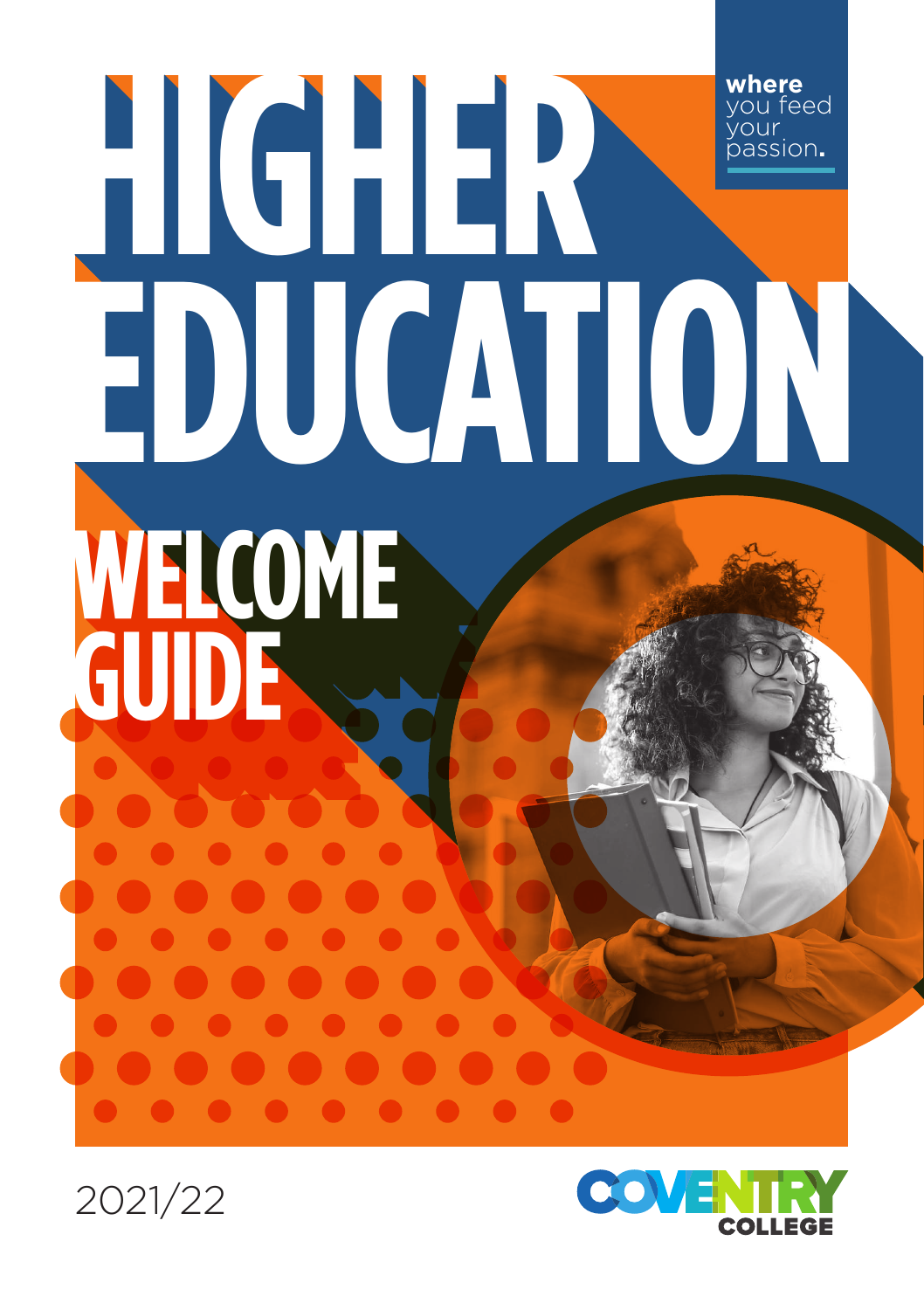

**Welcome to Coventry College, where you feed your passion and stride towards your exciting future. Coventry College is on an exciting journey as a partner of the City of Culture 2021. There will be many opportunities for you to engage in a year of cultural activities and programmes which will help you with your own future career stepping stones.**

Coventry City is transforming – it is regenerating at pace and we are at the heart of it. Working closely with partners and employers, our learners can access a wealth of experiences from industry placements to supporting festivals, events and projects on a regional and national platform.

By now you will have successfully enrolled on to a course and will be excited about starting in September. We are here to support you, whatever your needs might be. This guide includes important information on how to access that support.

We want your time at Coventry College to be a success.

**Carol Thomas** Principal and CEO



### **WYE ARE THE**

**SHAPERS** OF CULTURE, **MAKERS** OF CHANGE, **DREAMERS** OF DREAMS.



#### COVENTRY COLLEGE IS DELIGHTED TO BE A **PARTNER OF THE UK** CITY OF CULTURE 2021.

Now is a truly historic time for our city and college. We're thrilled to be offering an exciting programme of activities and events throughout the year that you can be part of.

Celebrations and events are happening across the city too – with music, dance and theatre performances, as well as large-scale spectacles for you to feast your eyes on. We're fiercely proud of all that Coventry has to offer and our focus is to maximise opportunities for you, as well as our past and future learners.

**To learn more, get involved and sign up for updates visit: coventrycollege.ac.uk/2021**

## **CALL OUT FOR GREATINES!**

**@ChangeMakersCoventry** on Instagram is a space for people in Coventry to create, celebrate and share all that it means to be part of the city's exciting future.

Follow **@ChangeMakersCoventry** – create, inspire and make waves!Plus, if you share your creative content with us you'll be entered into a draw to **WIN A GOPRO!** 

**Visit: coventrycollege.ac.uk/2021 to upload your content and for T&Cs.**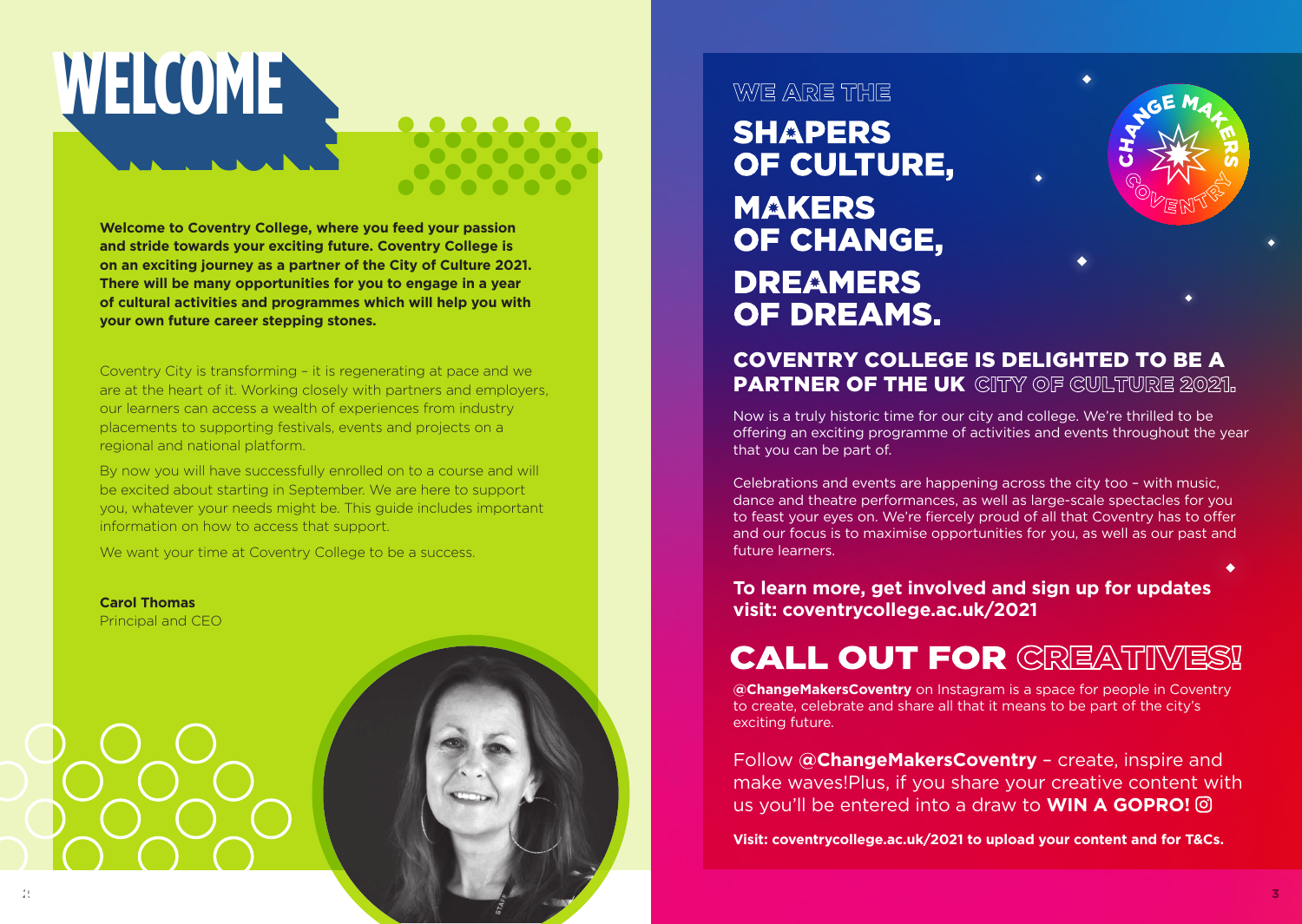## **SPENT R UNION STUDENT UNION**

#### RUN BY THE STUDENTS FOR THE STUDENTS…

The Union works to improve all aspects of college life for all learners. Whether that's through **social events**, **political campaigns**, or **raising awareness** for local or national issues, our union is here for you.

#### SO HOW DO I BECOME PART OF THE UNION?

**It's simple!** Everyone who is a current learner is automatically part of the Union but if you feel you want to be more proactive within the Union, then you could stand for an executive role on the Learner Council. This is a great opportunity where you get to build confidence and develop various skills in teamwork, leadership, and organisation.

**LOGRAMME PROGRAMME KNER VOICE PROGRAMME**

> **Learner Representatives** are elected within their tutor groups during October. Once you are a Learner Representative you are taken on a journey of opportunity to **develop new skills**, **build friendships** with learners across the whole college and are vital in **promoting the views of your peers** to the wider college community through the Learner Council.

> If you wish to get even more involved in college life, then you can also become one of the **Student Union Executive Officers**. This committee lead the Learner Council, plan college events, represent learner views at staff forums and have termly meetings with the Principal to share the learner voice feedback.

**ELECTIONS WILL BE HELD IN NOVEMBER 2021!**

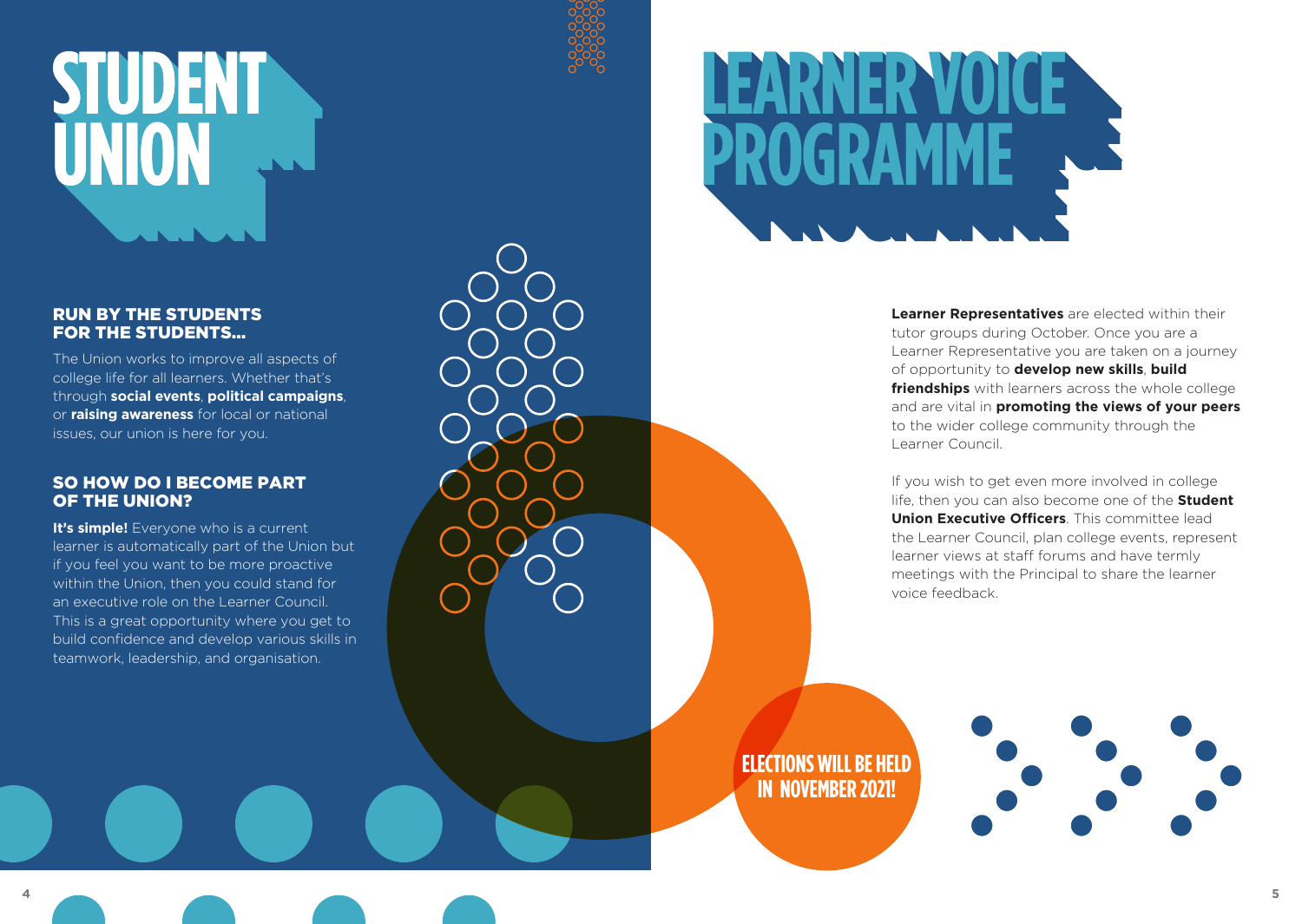#### **Contact Learner Services: hello@coventrycollege.ac.uk**

#### TUITION FEE LOAN

As a full-time student, you are entitled to a Tuition Fee Loan of up to **£9,250** each year to cover your fees (this doesn't depend on your household income), you won't have to pay this back until you're earning over £25,725 a year.

The good news is that Coventry College's tuition fees are only **£5,500 per year**.

Part-time students can apply for a tuition fee loan of **up to £6,395** but Coventry College's fees for part- time courses vary between £2,950 and £4,495.

#### **ELIGIBILITY**

- Your course must be in the UK and be a HND, HNC, a Foundation Degree or a First Degree
- It must be your first higher education qualification
- You can only apply if you're a UK national or have 'settled status'
- You normally live in England
- You've been living in the UK for 3 years before starting your course.

#### REPAYMENTS

**FINANCIAL SUPPORT ON A** 

**FINANCIAL SUPPORT**

You won't start paying your loan back until you've finished your Higher Education course and your income is **more than £25,725 per year**.

#### SUPPORT WITH LIVING COSTS

#### **Maintenance Loan**

As a full-time student you can claim the Maintenance Loan to help with your living costs. The grid below shows how much you the maximum you can claim and the amount you receive is means tested on your household income.

| <b>Full-Time</b><br><b>Student</b>                 | 2021-2022<br><b>Academic Year</b> |
|----------------------------------------------------|-----------------------------------|
| Living at home                                     | Up to £7,987                      |
| Living away from home,<br>outside London           | Up to £9,488                      |
| Living away from home,<br>inside London            | Up to £12,382                     |
| You spend a year of a UK<br>course studying abroad | Up to £10,866                     |

Please note that from 25 March 2016 non-UK EU students must have lived in the UK for 5 years before starting their HE course to be eligible for a Maintenance Loan.

#### OTHER GRANTS

#### **Disabled Students' Allowances (DSAs)**

DSAs are available to students who have extra costs because of a disability, long-term health condition, mental health condition or specific learning difficulty. DSAs don't depend on household income. How much you get depends entirely on your circumstances. DSAs don't have to be paid back.

#### **Childcare Grant**

The Childcare Grant helps with up to 85% of your childcare costs if you have dependent children under 15 (under 17 if the child has special educational needs) in registered or approved childcare. You can get up to £179.62 a week for one child or up to £307.95 a week for 2 or more children, depending on your household income. This doesn't have to be paid back.



#### **Parents' Learning Allowance**

Parents' Learning Allowance is to help with course-related costs if you have dependent children. You can get between £50 and up to £1,821 a year depending on your income and the income of your dependents. This doesn't normally have to be paid back.

#### **Adult Dependents' Grant**

Adult Dependents' Grant can help you if you have an adult who depends on you financially. You can get up to £3,190 a year depending on your income and the income of your dependents. This doesn't have to be paid back.

**IF YOU NEED ANY FURTHER INFORMATION ON HIGHER EDUCATION FUNDING AND TO APPLY, PLEASE VISIT WWW.GOV.UK/STUDENT-FINANCE**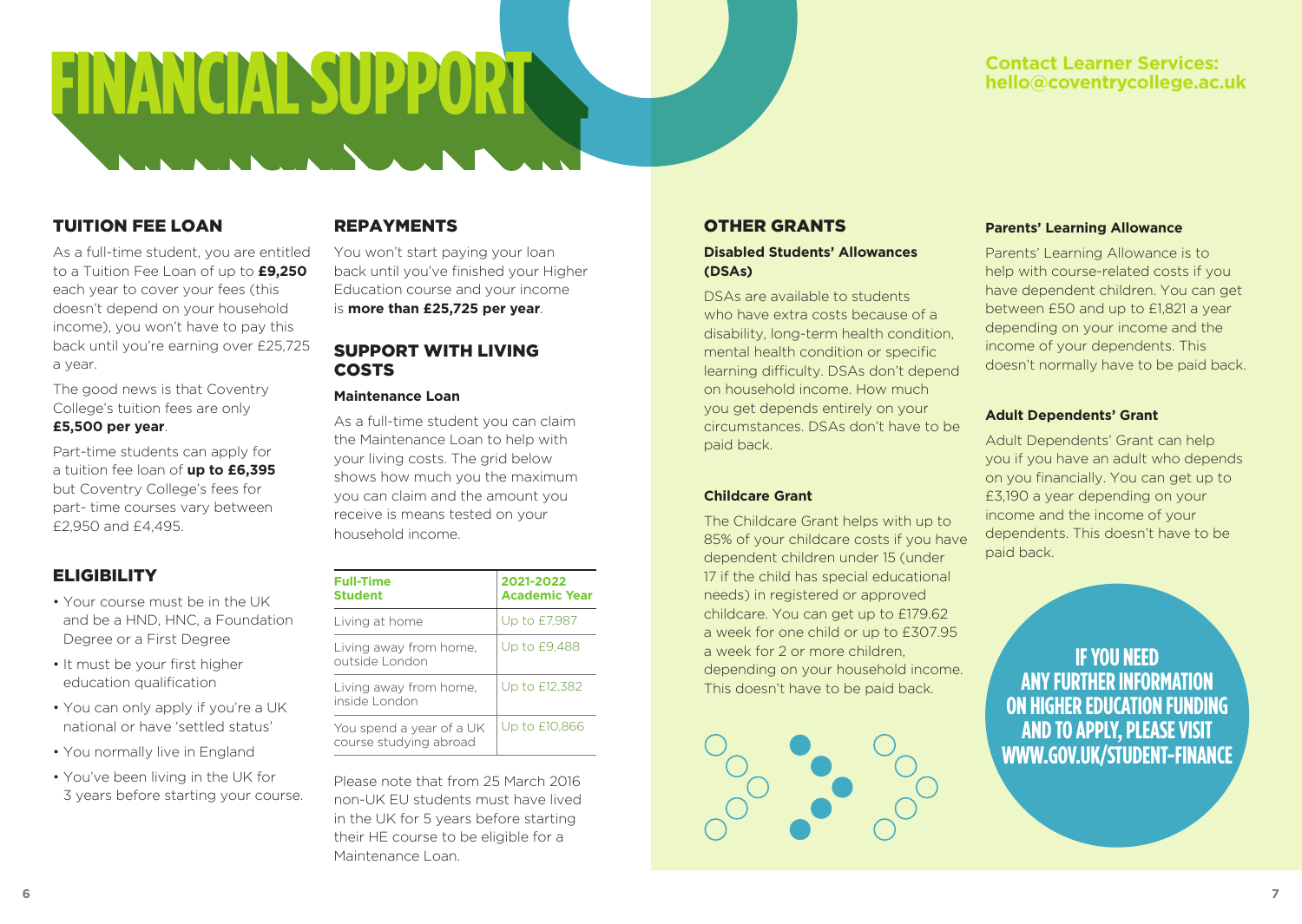## **GETTING THE MOST OF STREET PERIENCE EXPERIENCE GETTING THE MOST OUT OF YOUR EXPERIENCE**



Whether you're returning to study with us or you're totally new, there's a few things to know about so you get the most out of your experience here.



Make sure you spend time familiarising yourself with key learning tools such as Moodle and, where possible, set up your e-mail account as this will be used as a key form of contact.

It would also be a great idea to make sure that your Student Loan or funding source is approved and ready to go, and that you are aware of the payment date(s) and how to make sure your account is up to date before learning commences.

If you have any questions you can always drop us a message on Live Chat from Monday to Friday or contact our friendly team on email at **hello@coventrycollege.ac.uk**

#### WHAT TO **EXPECT**

Your exciting step into Higher Education has its own induction programme to introduce you to your subject area, your Curriculum Manager and your timetable. Make sure that you are happy with all of your arrangements and any timetable issues as soon as possible at the start of the academic year, so that you can relax into a routine and progress well on your course.

By enrolling as a student of Higher Education at Coventry College you are abiding by our Higher Education Policies which are set out in line with the Office for Students (OfS). It would be good to ensure that you understand these policies which have been set out to protect you as a learner and the College. Our Guidance can be found on our website.

**coventrycollege.ac.uk/ higher-education**

#### FRESHERS' WEEK

We aim to offer something for everyone during our Freshers' Week in September and Refreshers' Week in January. We'll be in touch with further information soon, but in the meantime remember to keep a look out for updates on activities and socials that you can join in with from societies and clubs to trips and other activities.

#### SOCIAL SPOTS

We know it's really important to have spaces to socialise and meet other Higher Education students. You'll find a dedicated Higher Education space on campus.

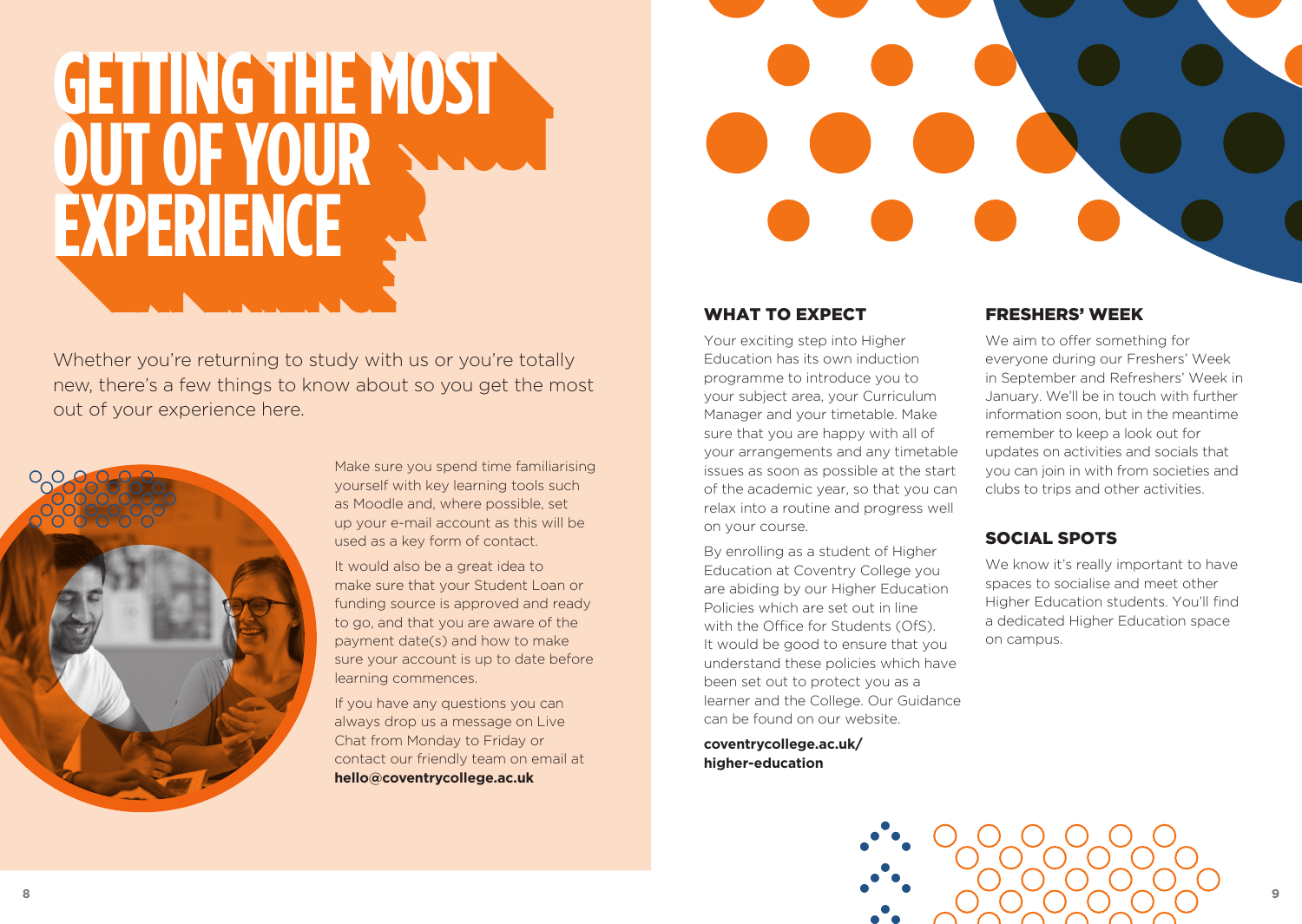

You'll be studying at our campus in the heart of Coventry near the city centre.

Our campus is located on the junction of Swanswell Street and Stoney Stanton Road.

You can find further information on bus routes, directions and train options on our website.

**coventrycollege.ac.uk/travel** 

#### LEARNER ID

If you haven't yet received your learner ID card, then please visit the Learning Hub.

Make sure that you wear your ID pass at all times – this helps keep you and our other learners safe. (It's the only way to access lots of facilities too!)

We want you to make the most of your Higher Education course and to ensure that you are on the path to the right career for you.

There will be lots of opportunities to meet with employers, go on industry work experience placements and to receive help and support with your future plans.

We have a dedicated careers team and Advice Centre on campus, where you can drop in at any time to receive personalised support.

We're a partner of Coventry City of Culture 2021, so be sure to make the most all of the opportunities during this time and the legacy thereafter.

**10 11**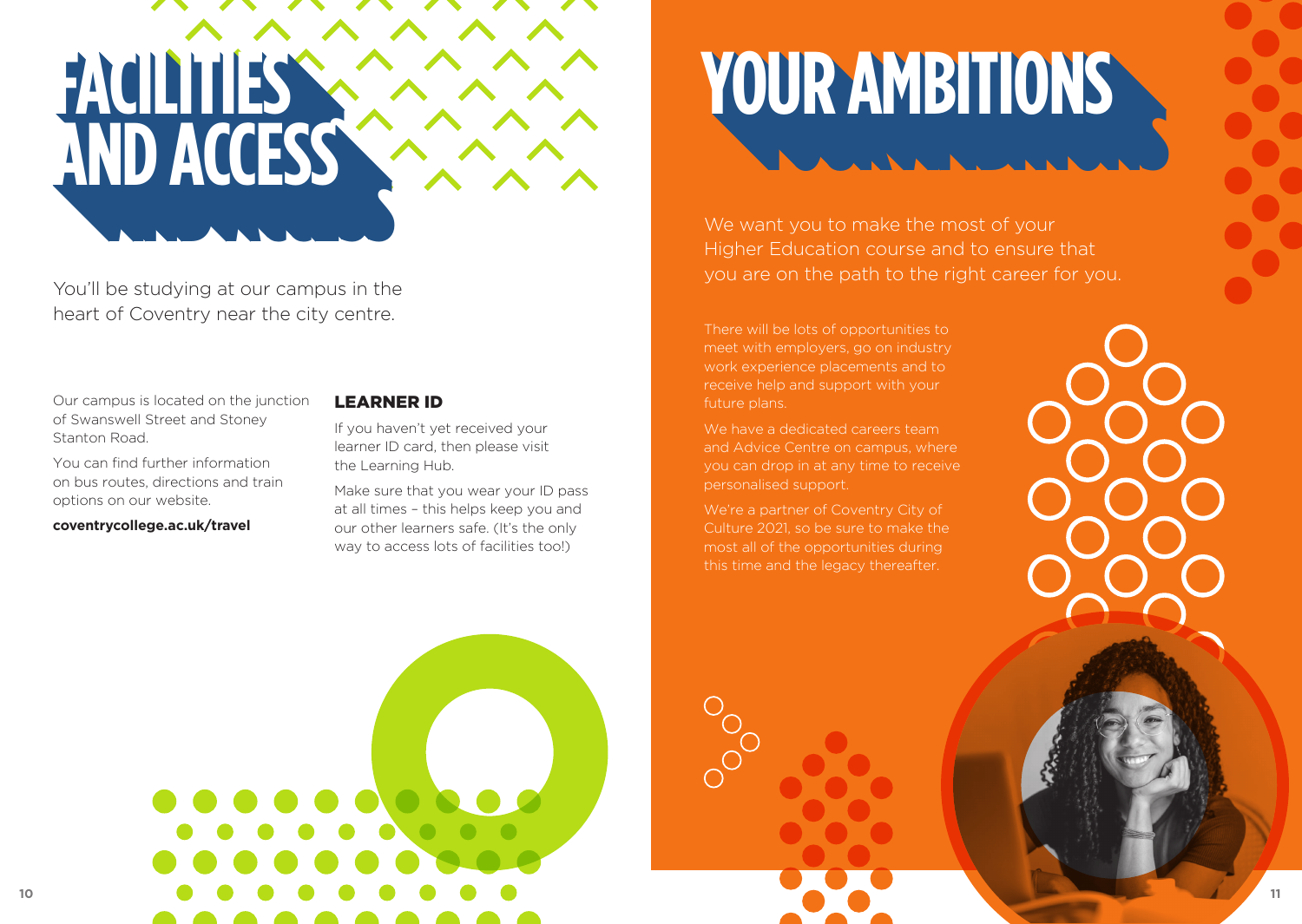

**The Learner Services Team work with learners to offer a positive wellbeing service to support their college journey.**

They **support** with personal development, mental health and help learners to achieve success during their time at college.

Their work **encourages** healthy, confident personal development alongside academic achievement.

#### **WHAT THE TEAM OFFERS**

- Safeguarding advice and support
- Personal development
- Relationship advice
- Mental health and wellbeing support
- Learner ambassador programme
- Learner representative programme
- Student Union
- Enrichment events and activities
- Social spaces
- One-to-one and group support sessions

## **THE TEAM**

**Amanda Romain** Wellbeing and Learner Involvement Manager

**Ash Boon** Involvement and Engagement Coach

**Jennie Hole and Michala Gregory** Wellbeing Coaches

> **IF WE CAN SUPPORT YOU, POP DOWN TO LEARNER SERVICES FOR A CHAT ON THE GROUND FLOOR OF THE NORTH BUILDING.**

## **SUCCED! TO SUCCEED! WE WANT YOU TO SUCCEED!**

#### **TUTORIALS**

Your tutor is on hand to support, guide and advise you throughout your time at college. You will have tutorial meetings throughout the year. These are designed to give you the necessary help you need to achieve your goals. discuss your progress and get support for anything that may be standing in the way of your success.

#### **PROPORTAL & YOUR INDIVIDUALISED LEARNING**

During your time at college, you will have access to ProPortal via a link on Moodle, to review your progress and plan your future achievement.

Through ProPortal and your tutorial meetings you will be able to develop your Individual Learning Plan (ILP), which puts you at the centre of your learning and gives you control over your achievement. This includes:

- An understanding of how well you are progressing on your study programme
- Your SMART targets are designed in collaboration with your tutors will help you to maximise your potential and future achievements.

**As a learner make sure you take advantage of all our facilities and the support we offer you - this will keep you on track and help you to maximise your potential and future achievements.**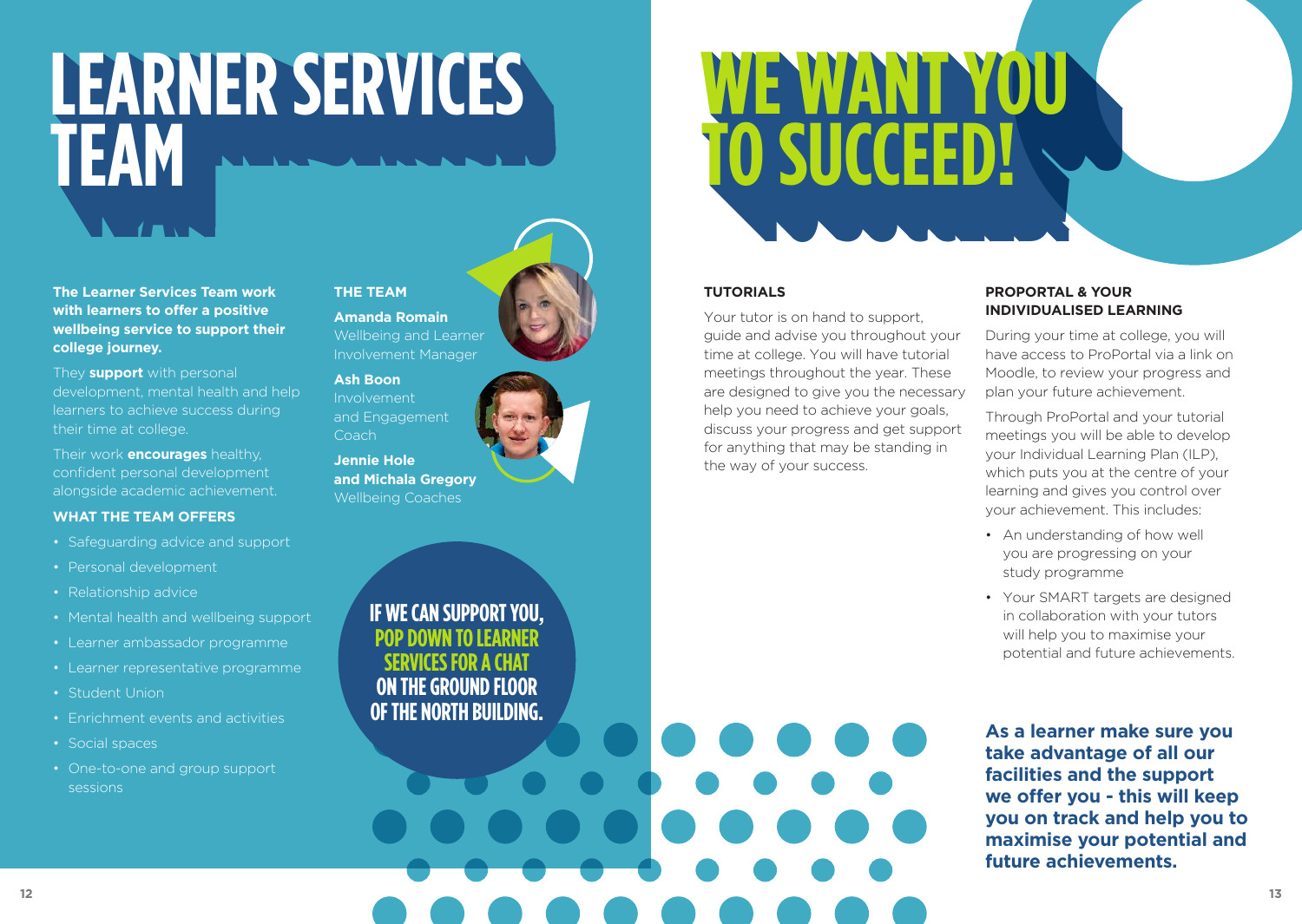



#### CITY CAMPUS

50 Swanswell Street, Coventry, CV1 5DG